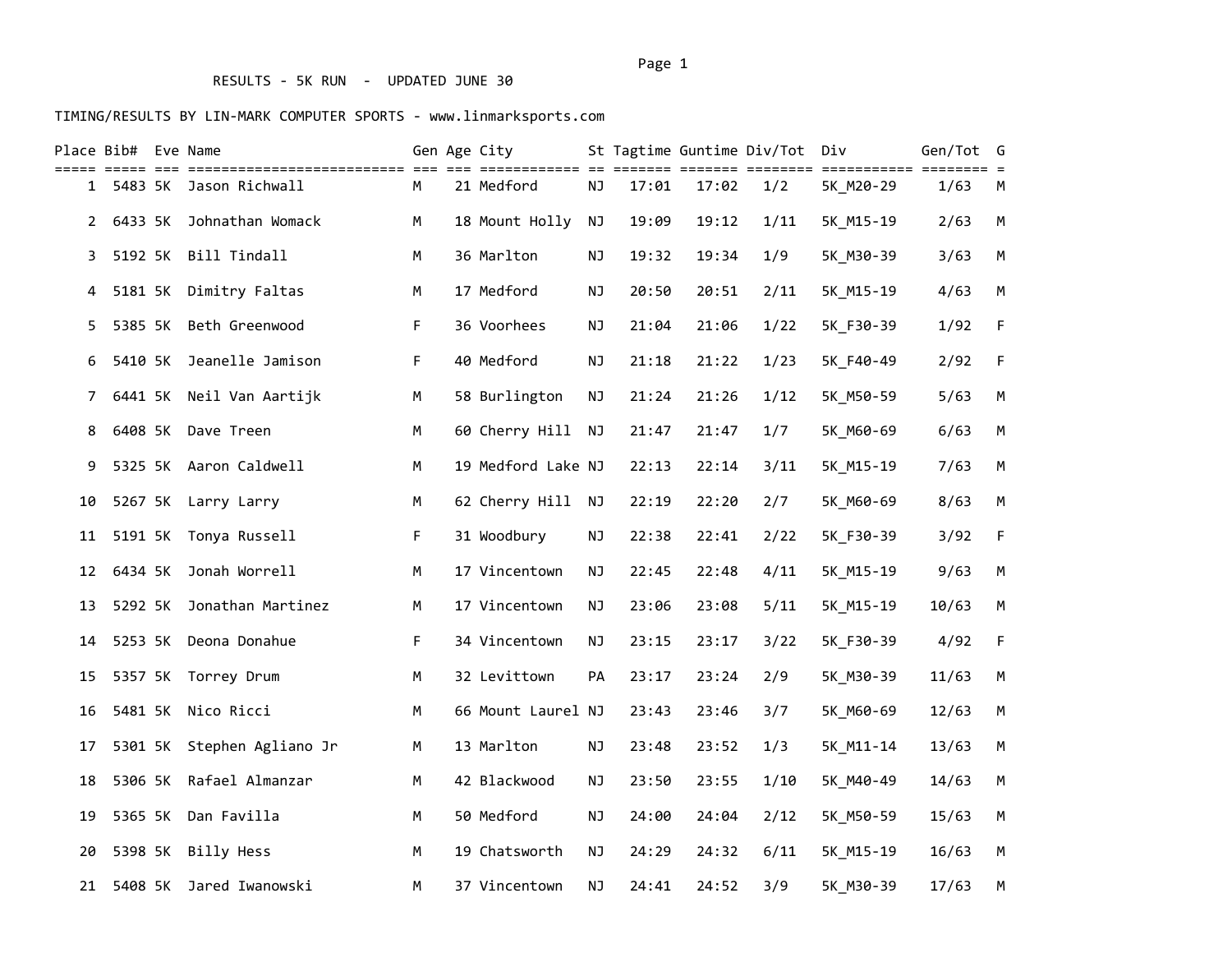|  | 22 6450 5K Jason Gray      | M | 38 Medford                          | NJ 24:51 25:01 4/9 |  | 5K M30-39                     | 18/63   | <b>M</b> |
|--|----------------------------|---|-------------------------------------|--------------------|--|-------------------------------|---------|----------|
|  | 23 6406 5K Christy Tice    |   | 38 Marlton                          |                    |  | NJ 25:00 25:04 4/22 5K F30-39 | 5/92 F  |          |
|  | 24 6415 5K Michael Vanhees |   | M 31 Riverton                       | NJ 25:04 25:12 5/9 |  | 5K M30-39                     | 19/63 M |          |
|  | 25 5397 5K Bill Hess       | M | 58 Browns Mills NJ 25:23 25:26 3/12 |                    |  | 5K M50-59                     | 20/63   | <b>M</b> |

Page 2 (2012) 2014 12:30:40 (2012) 2014 12:30:40 (2012) 2014 12:30:40 (2012) 2014 12:30:40 (2012) 2014 12:30:40 RESULTS - 5K RUN - UPDATED JUNE 30

| Place Bib# |         | Eve Name                |    | Gen Age City       |           |       |       | St Tagtime Guntime Div/Tot Div |           | Gen/Tot G |    |
|------------|---------|-------------------------|----|--------------------|-----------|-------|-------|--------------------------------|-----------|-----------|----|
| 26         |         | 5411 5K Melissa Jamison | F. | 44 Medford         | ΝJ        | 25:20 | 25:31 | 2/23                           | 5K F40-49 | 6/92      | -F |
| 27         |         | 5290 5K Alex Hauer      | M  | 18 Vincentown      | <b>NJ</b> | 25:35 | 25:37 | 7/11                           | 5K_M15-19 | 21/63     | M  |
| 28         |         | 5289 5K Austin Hauer    | M  | 18 Vincentown      | NJ        | 25:35 | 25:37 | 8/11                           | 5K_M15-19 | 22/63     | M  |
| 29         |         | 5268 5K Deana Wood      | F. | 26 Voorhees        | ΝJ        | 25:38 | 25:42 | 1/6                            | 5K_F20-29 | 7/92      | -F |
| 30         |         | 5260 5K Alexis Udine    | F. | 35 Voorhees        | NJ        | 25:39 | 25:42 | 5/22                           | 5K_F30-39 | 8/92      | F  |
| 31         | 5488 5K | Chase Rosenberger       | M  | 14 Maple Shade NJ  |           | 25:42 | 25:50 | 2/3                            | 5K M11-14 | 23/63     | M  |
| 32         | 5288 5K | Rafael Declet           | M  | 51 Mount Laurel NJ |           | 25:41 | 25:59 | 4/12                           | 5K M50-59 | 24/63     | M  |
| 33         | 5490 5K | Lisa Saffici            | F. | 39 Mount Laurel NJ |           | 25:49 | 26:00 | 6/22                           | 5K_F30-39 | 9/92      | F  |
| 34         |         | 5424 5K Ted Laarkamp    | M  | 53 Vincentown      | ΝJ        | 26:03 | 26:24 | 5/12                           | 5K_M50-59 | 25/63     | M  |
| 35         | 6407 5K | Dawn Trandahl           | F. | 57 Hainesport      | <b>NJ</b> | 26:20 | 26:24 | 1/26                           | 5K_F50-59 | 10/92     | F  |
| 36         | 5341 5K | Samantha Creamer        | F  | 30 Mount Laurel NJ |           | 26:45 | 26:50 | 7/22                           | 5K F30-39 | 11/92     | F  |
| 37         | 5486 5K | Lem Rogers              | M  | 35 Oaklyn          | <b>NJ</b> | 26:59 | 27:08 | 6/9                            | 5K_M30-39 | 26/63     | M  |
| 38         | 5475 5K | Joanne Pinney           | F. | 54 Mount Laurel NJ |           | 27:06 | 27:12 | 2/26                           | 5K_F50-59 | 12/92     | F  |
| 39         | 5449 5K | Robin Millan            | F. | 55 Cookstown       | <b>NJ</b> | 27:16 | 27:21 | 3/26                           | 5K_F50-59 | 13/92     | F  |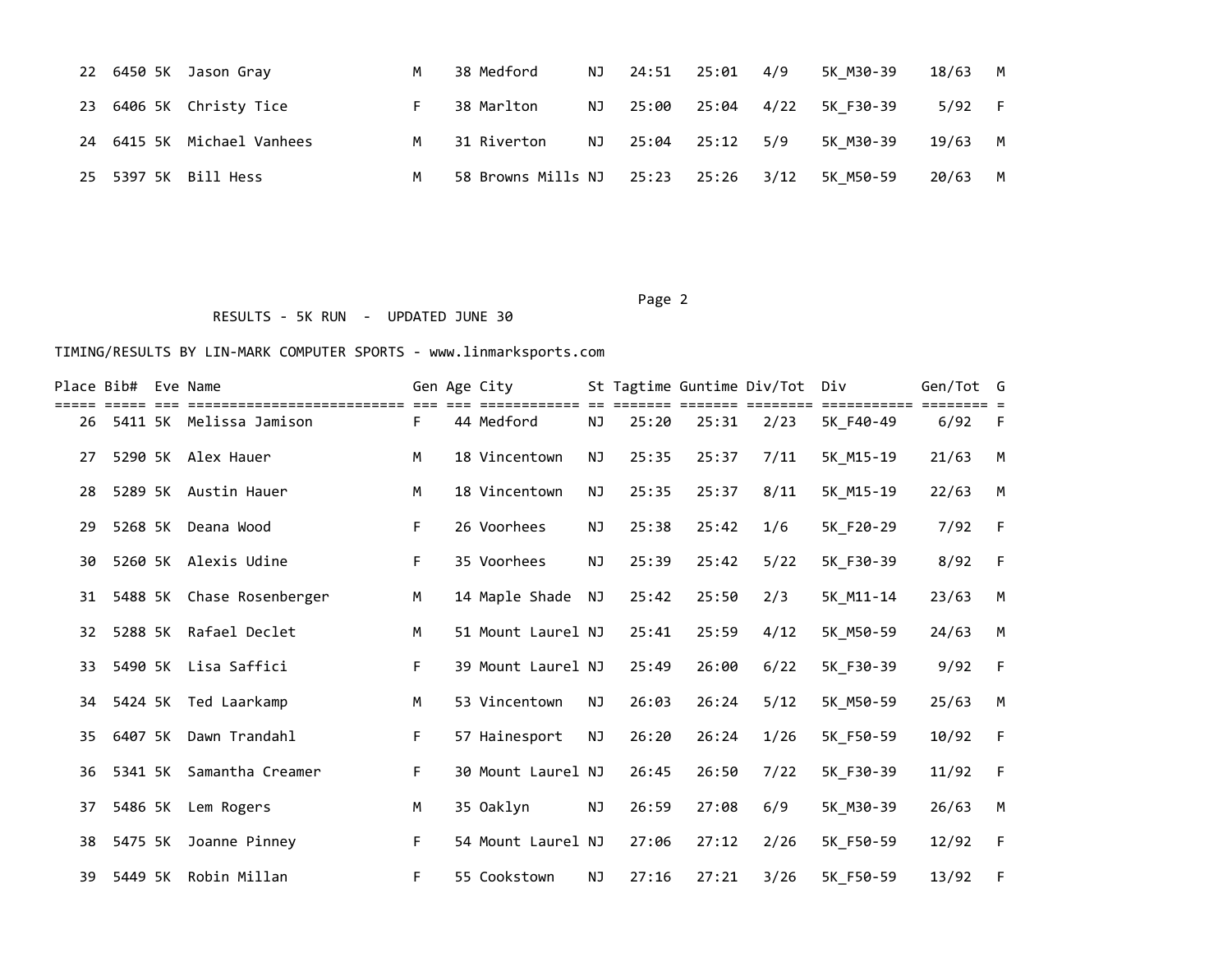| 40 | 6410 5K | Thomas Troy              | M  | 18 Medford    | ΝJ        | 27:21 | 27:24 | 9/11 | 5K M15-19 | 27/63 | M |
|----|---------|--------------------------|----|---------------|-----------|-------|-------|------|-----------|-------|---|
| 41 | 5399 5K | Shelley Hill             | F. | 64 Thorofare  | <b>NJ</b> | 27:18 | 27:24 | 1/9  | 5K F60-69 | 14/92 | F |
| 42 | 5469 5K | Wesley Perkins           | M  | 51 Pennsauken | NJ.       | 27:11 | 27:30 | 6/12 | 5K M50-59 | 28/63 | M |
| 43 | 5445 5K | Jamie Megonigal          | F. | 34 Medford    | ΝJ        | 27:33 | 27:43 | 8/22 | 5K F30-39 | 15/92 | F |
| 44 |         | 5197 5K Chris Countryman | M  | 33 Palmyra    | ΝJ        | 27:46 | 27:53 | 7/9  | 5K M30-39 | 29/63 | M |
| 45 | 5441 5K | Tim McHugh               | M  | 51 Riverton   | NJ.       | 27:57 | 28:05 | 7/12 | 5K M50-59 | 30/63 | M |
| 46 |         | 6439 5K Casey Wrightson  | F. | 16 Marlton    | ΝJ        | 28:05 | 28:10 | 1/1  | 5K F15-19 | 16/92 | F |
| 47 | 5302 5K | Stephen Agliano Sr       | M  | 56 Marlton    | NJ.       | 28:16 | 28:19 | 8/12 | 5K M50-59 | 31/63 | M |
| 48 | 5193 5K | Jack Tindall             | M  | 9 Marlton     | <b>NJ</b> | 28:22 | 28:25 | 1/1  | 5K M1-10  | 32/63 | M |
| 49 | 5354 5K | James Dixon              | M  | 66 Medford    | ΝJ        | 28:19 | 28:25 | 4/7  | 5K M60-69 | 33/63 | M |
| 50 | 5415 5K | Patrick Kavanagh         | M  | 70 Vincentown | NJ.       | 28:37 | 28:41 | 1/8  | 5K M70+   | 34/63 | M |

Page 3 and 2012 and 2012 and 2012 and 2012 and 2012 and 2012 and 2012 and 2012 and 2012 and 2012 and 2012 and

# RESULTS - 5K RUN - UPDATED JUNE 30

| Place Bib# Eve Name |                            |    | Gen Age City       |      |       |           | St Tagtime Guntime Div/Tot Div |           | Gen/Tot G |     |
|---------------------|----------------------------|----|--------------------|------|-------|-----------|--------------------------------|-----------|-----------|-----|
|                     | 51 5247 5K Jeanine Moses   | F. | 41 Browns Mills NJ |      | 28:48 | 28:53     | 3/23                           | 5K F40-49 | $17/92$ F |     |
|                     | 52 5328 5K Kate Carangi    | F. | 38 Maple Shade NJ  |      | 28:50 | 28:59     | 9/22                           | 5K F30-39 | 18/92     | - F |
|                     | 53 5282 5K Brian Stanziano | M  | 37 Medford         | NJ   | 28:55 | 29:11     | 8/9                            | 5K M30-39 | 35/63     | M   |
|                     | 54 6402 5K Courtney Spahr  | F. | 36 Cary            | NC . | 29:00 |           | 29:17 10/22                    | 5K F30-39 | 19/92     | - F |
|                     | 55 5305 5K Jenna Allonardo | F. | 30 Swedesboro      | NJ   | 29:03 |           | 29:20 11/22                    | 5K F30-39 | 20/92     | - F |
|                     | 56 6451 5K Tim Bowles      | M  | 33 Mount Holly NJ  |      | 29:08 | 29:29 9/9 |                                | 5K M30-39 | 36/63     | M   |
|                     | 57 5186 5K Kasey Thomas    | F. | 12 Mount Laurel NJ |      | 29:29 | 29:41     | 1/4                            | 5K F11-14 | 21/92     | - F |
| 58 5249 5K          | Dawn Morris                | F. | 51 Vincentown      | NJ   | 29:40 | 29:42     | 4/26                           | 5K F50-59 | 22/92     | - F |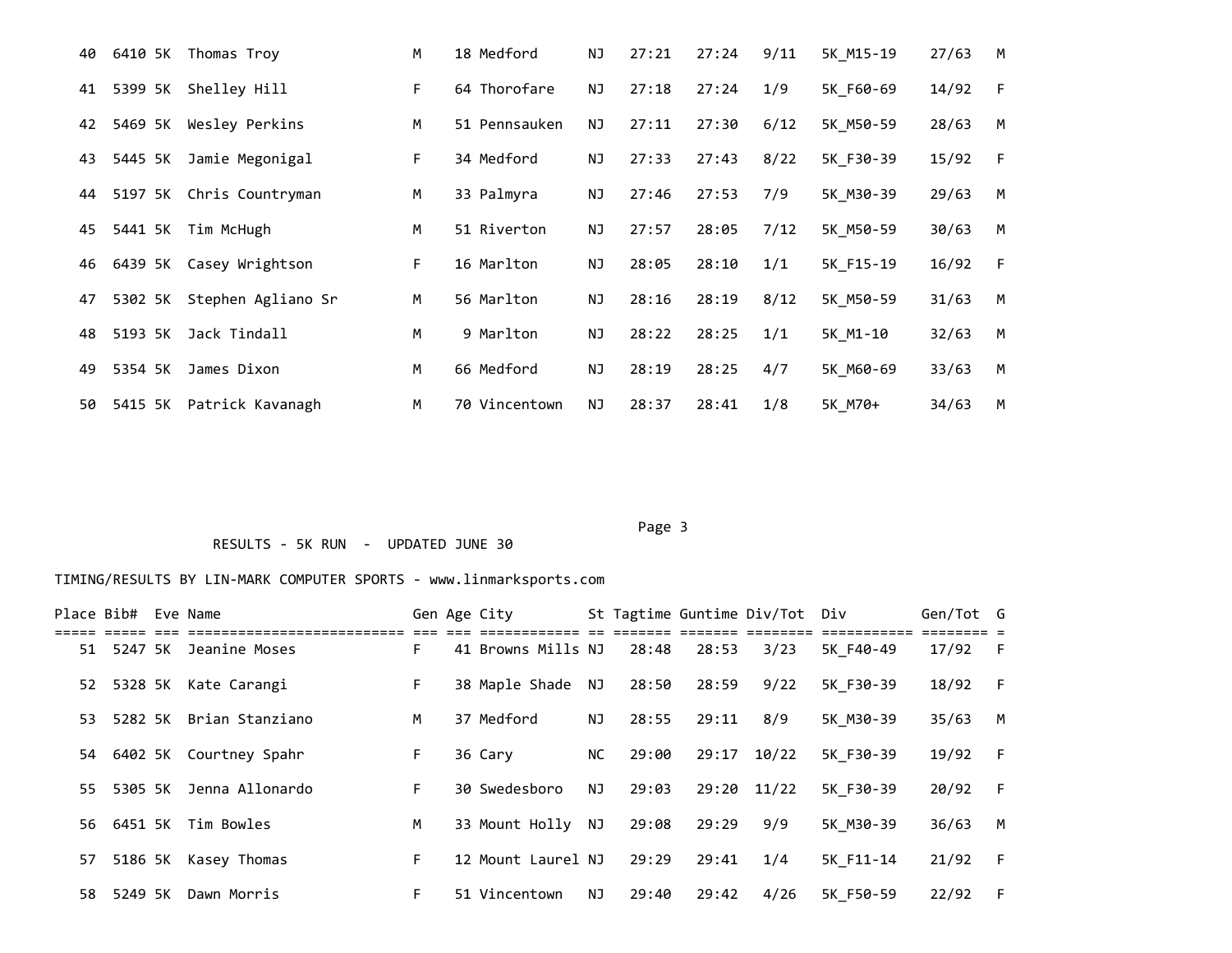| 59 | 5310 5K | David Argyle        | м  | 54 Medford         | <b>NJ</b> | 29:36 | 29:45 | 9/12  | 5K M50-59 | 37/63 | M         |
|----|---------|---------------------|----|--------------------|-----------|-------|-------|-------|-----------|-------|-----------|
| 60 | 5283 5K | Brian Hillers       | М  | 47 Moorestown      | NJ        | 29:37 | 29:49 | 2/10  | 5K M40-49 | 38/63 | M         |
| 61 | 5360 5K | Robert Ellis        | М  | 75 Medford         | NJ        | 30:11 | 30:11 | 2/8   | 5K M70+   | 39/63 | M         |
| 62 |         | 5313 5K Erik Balkey | M  | 49 Haddon Heigh NJ |           | 30:07 | 30:16 | 3/10  | 5K M40-49 | 40/63 | ${\sf M}$ |
| 63 | 6445 5K | Sarah Agemian       | F. | 29 Vincentown      | NJ        | 29:36 | 30:20 | 2/6   | 5K F20-29 | 23/92 | F         |
| 64 | 5362 5K | Bruce Engle         | M  | 68 Mount Ephrai NJ |           | 30:21 | 30:27 | 5/7   | 5K M60-69 | 41/63 | M         |
| 65 | 5366 5K | Richard Federman    | M  | 54 Vincentown      | NJ        | 30:05 | 30:27 | 10/12 | 5K_M50-59 | 42/63 | M         |
| 66 | 5499 5K | Jo An Slominski     | F  | 50 Medford         | <b>NJ</b> | 30:37 | 30:48 | 5/26  | 5K F50-59 | 24/92 | F         |
| 67 | 5434 5K | Stacy McClintock    | F. | 44 Medford         | NJ        | 30:38 | 30:48 | 4/23  | 5K F40-49 | 25/92 | F         |
| 68 | 6431 5K | Megan Winsett       | F  | 48 Cherry Hill     | NJ        | 30:47 | 31:00 | 5/23  | 5K F40-49 | 26/92 | F         |
| 69 | 5263 5K | Joseph Petracco     | М  | 46 Marlton         | <b>NJ</b> | 30:47 | 31:00 | 4/10  | 5K M40-49 | 43/63 | M         |
| 70 | 6432 5K | Jennifer Witherow   | F  | 26 Medford         | NJ        | 30:38 | 31:05 | 3/6   | 5K_F20-29 | 27/92 | F         |
| 71 | 5414 5K | Robert Kane         | M  | 24 Havertown       | PA        | 30:38 | 31:05 | 2/2   | 5K M20-29 | 44/63 | M         |
| 72 | 5177 5K | Reese Caffery       | F  | 11 Medford         | NJ        | 31:11 | 31:35 | 2/4   | 5K F11-14 | 28/92 | F         |
| 73 | 5250 5K | Henrissa Nazareth   | F. | 51 Greenwich       | <b>CT</b> | 31:52 | 31:59 | 6/26  | 5K F50-59 | 29/92 | F         |
| 74 | 5454 5K | William Moritz      | М  | 44 Medford         | NJ        | 31:50 | 32:03 | 5/10  | 5K M40-49 | 45/63 | M         |
| 75 | 5276 5K | Debbie Bujanowski   | F  | 56 Riverside       | NJ        | 32:18 | 32:42 | 7/26  | 5K F50-59 | 30/92 | F         |

Page 4 and the state of the state of the state of the state of the state of the state of the state of the state of the state of the state of the state of the state of the state of the state of the state of the state of the

TIMING/RESULTS BY LIN-MARK COMPUTER SPORTS - www.linmarksports.com

RESULTS - 5K RUN - UPDATED JUNE 30

| Place Bib# Eve Name |  |                       |  | Gen Age City                                           |  | St Tagtime Guntime Div/Tot Div | Gen/Tot G |  |
|---------------------|--|-----------------------|--|--------------------------------------------------------|--|--------------------------------|-----------|--|
|                     |  |                       |  |                                                        |  |                                |           |  |
|                     |  | 76 5185 5K Jim Thomas |  | 54 Mount Laurel NJ 32:43 32:54 11/12 5K M50-59 46/63 M |  |                                |           |  |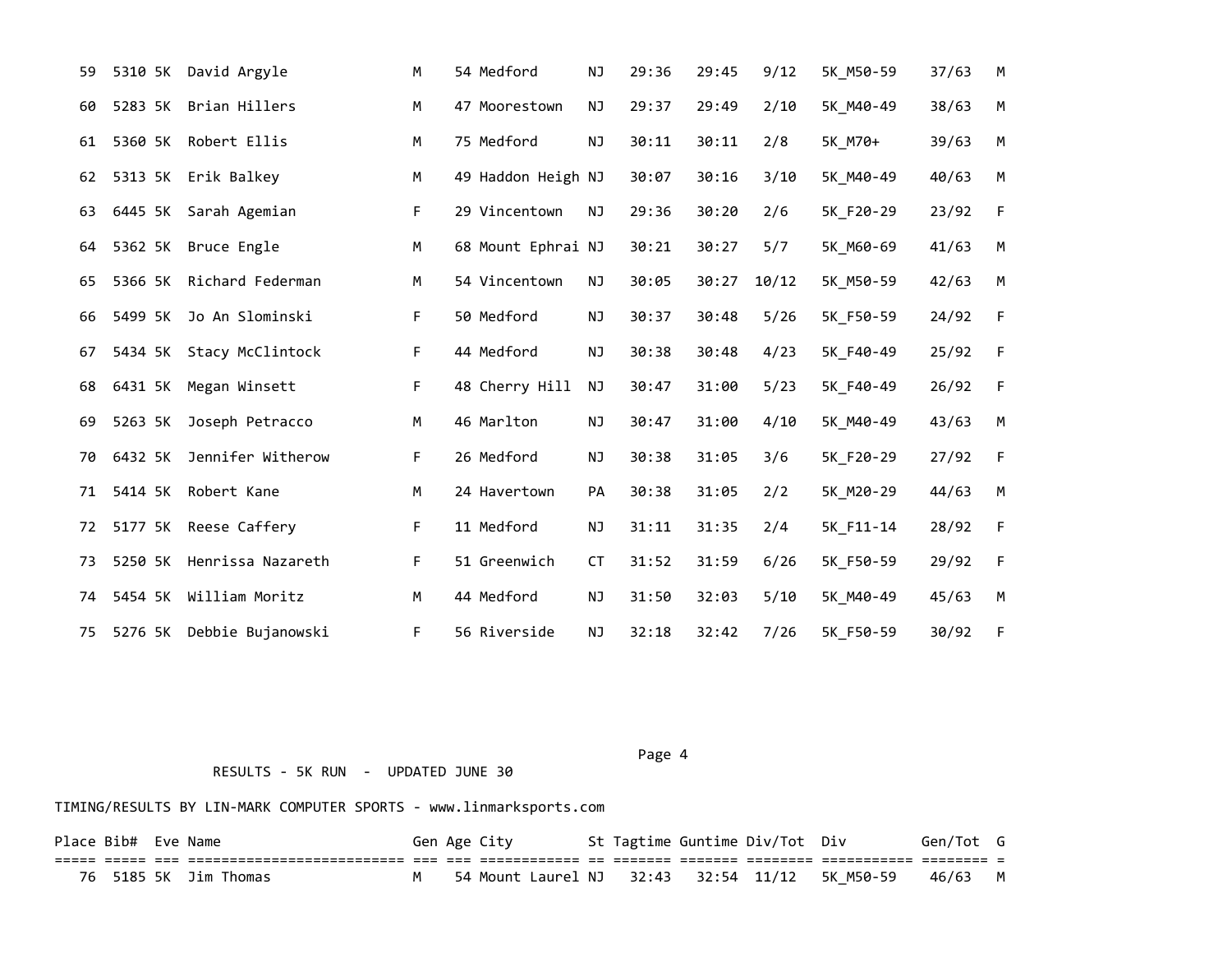| 77  | 5246 5K | Luke Cheney               | М  | 18 Medford         | <b>NJ</b> | 32:33 | 33:03       | 10/11 | 5K M15-19 | 47/63 | M           |
|-----|---------|---------------------------|----|--------------------|-----------|-------|-------------|-------|-----------|-------|-------------|
| 78  |         | 5371 5K Craig Flaherty    | M  | 49 Southampton     | NJ        | 32:52 | 33:18       | 6/10  | 5K_M40-49 | 48/63 | M           |
| 79  | 5370 5K | Patrick Flaharty          | M  | 11 Vincentown      | <b>NJ</b> | 32:52 | 33:18       | 3/3   | 5K_M11-14 | 49/63 | M           |
| 80  | 5286 5K | Jasmine Declet            | F. | 49 Mount Laurel NJ |           | 33:03 | 33:22       | 6/23  | 5K F40-49 | 31/92 | $\mathsf F$ |
| 81  | 5372 5K | Karen Froberg-Fejko       | F  | 56 Vincentown      | ΝJ        | 33:23 | 33:30       | 8/26  | 5K_F50-59 | 32/92 | F           |
| 82  |         | 5457 5K Meghan Mulligan   | F. | 28 Medford         | NJ        | 33:36 | 33:53       | 4/6   | 5K_F20-29 | 33/92 | $\mathsf F$ |
| 83  | 6412 5K | Donna Uscinowicz          | F. | 47 Vincentown      | ΝJ        | 33:47 | 34:04       | 7/23  | 5K_F40-49 | 34/92 | F           |
| 84  |         | 6413 5K Mark Uscinowicz   | M  | 47 Vincentown      | ΝJ        | 33:51 | 34:08       | 7/10  | 5K_M40-49 | 50/63 | ${\sf M}$   |
| 85  |         | 5254 5K Francoise Samedi  | F. | 39 Trenton         | ΝJ        | 33:33 | 34:11       | 12/22 | 5K_F30-39 | 35/92 | $\mathsf F$ |
| 86  |         | 5323 5K Shawn Byrne       | M  | 44 Southampton     | PA        | 34:05 | 34:13       | 8/10  | 5K_M40-49 | 51/63 | M           |
| 87  | 5495 5K | Jennifer Seitz            | F. | 39 Medford         | NJ        | 34:39 | 34:56       | 13/22 | 5K_F30-39 | 36/92 | F           |
| 88  | 5359 5K | Jana Ellis                | F. | 40 Mount Laurel NJ |           | 34:39 | 34:56       | 8/23  | 5K_F40-49 | 37/92 | F           |
| 89  |         | 5468 5K Trish Perkins     | F. | 51 Pennsauken      | ΝJ        | 35:13 | 35:34       | 9/26  | 5K_F50-59 | 38/92 | F           |
| 90  |         | 5353 5K Carl Diorio       | M  | 66 Mount Laurel    |           | 35:36 | 35:38       | 6/7   | 5K_M60-69 | 52/63 | M           |
| 91  |         | 6446 5K Alyssa Abrams     | F. | 27 Vincentown      | NJ        | 35:10 | 35:53       | 5/6   | 5K_F20-29 | 39/92 | F           |
| 92  |         | 5363 5K Susan Evans       | F. | 51 Columbus        | ΝJ        | 36:11 | 36:18       | 10/26 | 5K_F50-59 | 40/92 | $\mathsf F$ |
| 93  | 5446 5K | Monica Mellon             | F. | 49 Vincentown      | ΝJ        | 36:12 | 36:37       | 9/23  | 5K_F40-49 | 41/92 | $\mathsf F$ |
| 94  |         | 5395 5K Marisa Henry      | F. | 44 Mount Laurel NJ |           | 36:08 | 36:38       | 10/23 | 5K_F40-49 | 42/92 | $\mathsf F$ |
| 95  | 5431 5K | Amanda Lizzio             | F. | 31 Woodbury        | NJ        | 37:01 | 37:09       | 14/22 | 5K_F30-39 | 43/92 | F           |
| 96  | 5458 5K | Daniel Naro               | M  | 44 Mount Holly     | NJ        | 36:48 | 37:10       | 9/10  | 5K_M40-49 | 53/63 | M           |
| 97  |         | 5184 5K Heather Wilkerson | F  | 55 Highland Par NJ |           | 37:16 | 37:33 11/26 |       | 5K_F50-59 | 44/92 | F           |
| 98  |         | 5287 5K Mercedes Declet   | F. | 12 Mount Laurel NJ |           | 37:34 | 37:54       | 3/4   | 5K_F11-14 | 45/92 | F           |
| 99  | 6405 5K | Kate Tasch                | F. | 54 Vincentown      | ΝJ        | 37:50 | 37:59       | 12/26 | 5K_F50-59 | 46/92 | F           |
| 100 |         | 5417 5K Michele Kennedy   | F. | 53 Vincentown      | NJ        | 37:50 | 37:59 13/26 |       | 5K_F50-59 | 47/92 | F           |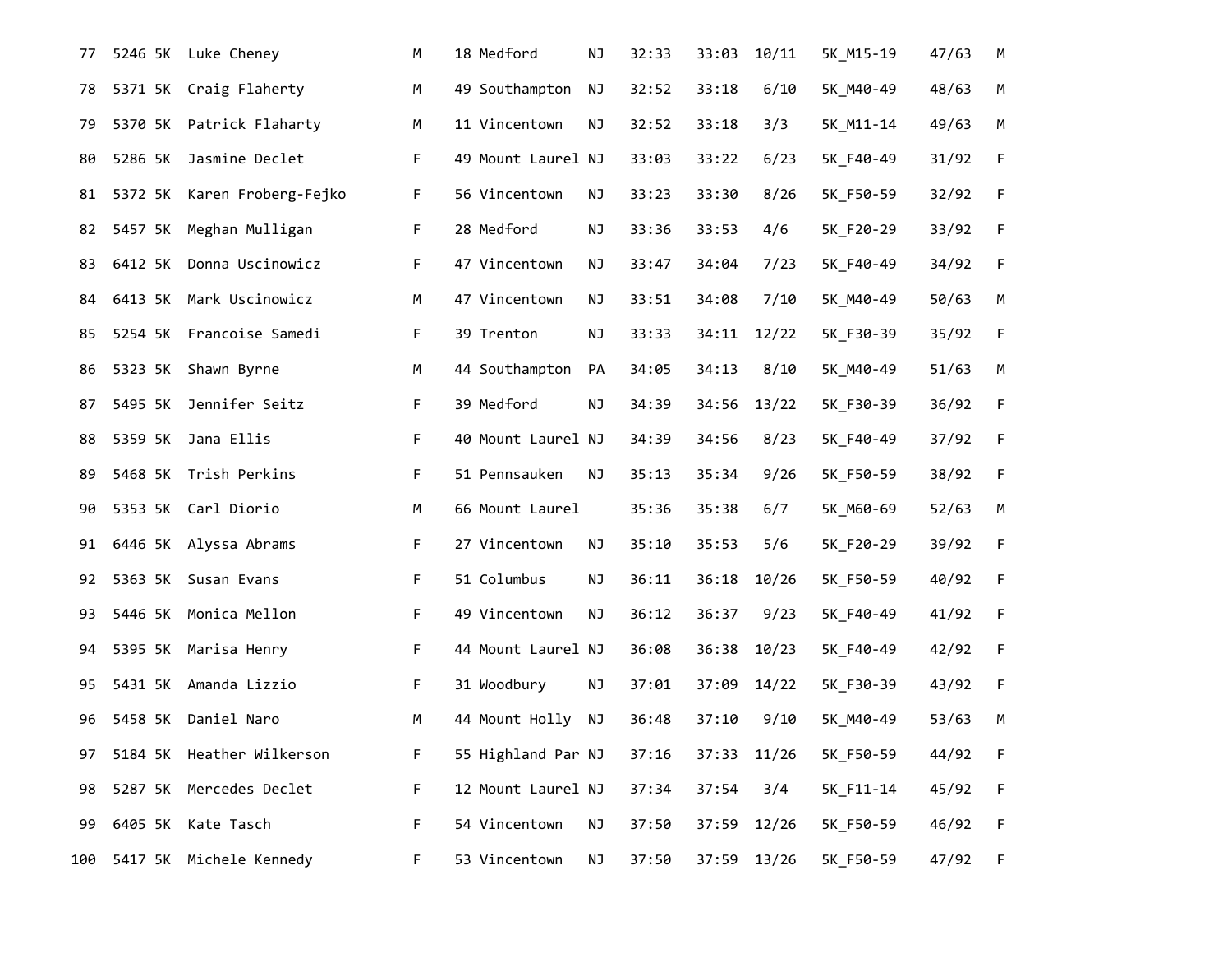# RESULTS - 5K RUN - UPDATED JUNE 30

### TIMING/RESULTS BY LIN-MARK COMPUTER SPORTS - www.linmarksports.com

|     | Place Bib# Eve Name |                                     |    | Gen Age City       |           |       |       | St Tagtime Guntime Div/Tot Div |                          | Gen/Tot | G           |
|-----|---------------------|-------------------------------------|----|--------------------|-----------|-------|-------|--------------------------------|--------------------------|---------|-------------|
| 101 |                     | 5187 5K Susan Toothman              | F. | 67 Maple Shade NJ  |           | 37:44 | 37:59 | === ========<br>2/9            | ===========<br>5K F60-69 | 48/92   | F.          |
| 102 | 5343 5K             | Emma Czechowski                     | F  | 11 Medford         | <b>NJ</b> | 37:35 | 38:01 | 4/4                            | 5K_F11-14                | 49/92   | F           |
| 103 | 5379 5K             | Norm Ginsburg                       | M  | 74 Haddonfield     | <b>NJ</b> | 37:48 | 38:01 | 3/8                            | 5K M70+                  | 54/63   | M           |
| 104 | 5344 5K             | Jennifer Czechowski                 | F  | 47 Medford         | NJ        | 38:00 | 38:24 | 11/23                          | 5K F40-49                | 50/92   | F           |
| 105 | 5182 5K             | Marie Castor                        | F  | 54 Trenton         | <b>NJ</b> | 38:44 | 39:20 | 14/26                          | 5K_F50-59                | 51/92   | $\mathsf F$ |
| 106 |                     | 5183 5K Barbara Stanziano           | F  | 64 Barnegat        | NJ        | 39:34 | 40:02 | 3/9                            | 5K_F60-69                | 52/92   | $\mathsf F$ |
| 107 |                     | 5180 5K Olympia Buchaillot          | F  | 9 Vincentown       | <b>NJ</b> | 39:55 | 40:17 | 1/1                            | 5K F1-10                 | 53/92   | F           |
| 108 |                     | 5179 5K Pierre Buchaillot           | M  | 47 Vincentown      | ΝJ        | 39:57 | 40:19 | 10/10                          | 5K M40-49                | 55/63   | M           |
| 109 |                     | 6426 5K Muriel Whitfield            | F  | 63 Willingboro     | NJ        | 40:08 | 40:39 | 4/9                            | 5K F60-69                | 54/92   | F           |
| 110 |                     | 5442 5K Stephenie McIntyre          | F  | 56 Willingboro     | NJ        | 40:02 | 40:39 | 15/26                          | 5K_F50-59                | 55/92   | F           |
| 111 |                     | 5428 5K Valerie Lee                 | F  | 49 Burlington      | ΝJ        | 40:13 | 40:46 | 12/23                          | 5K F40-49                | 56/92   | F           |
| 112 |                     | 5407 5K Dawn Iwanowski              | F  | 42 Vincentown      | ΝJ        | 40:57 | 41:09 | 13/23                          | 5K F40-49                | 57/92   | F           |
| 113 | 5384 5K             | Darlene Green                       | F  | 58 Beverly         | <b>NJ</b> | 40:55 | 41:34 | 16/26                          | 5K F50-59                | 58/92   | $\mathsf F$ |
| 114 | 6442 5K             | Norman Ostroff                      | M  | 72 Cherry Hill     | <b>NJ</b> | 41:32 | 41:47 | 4/8                            | 5K M70+                  | 56/63   | M           |
| 115 |                     | 5330 5K Angel Carrion               | M  | 57 Sicklerville NJ |           | 41:59 | 42:01 | 12/12                          | 5K_M50-59                | 57/63   | ${\sf M}$   |
| 116 | 6440 5K             | Bob Young                           | M  | 68 Marlton         | NJ        | 41:54 | 42:01 | 7/7                            | 5K M60-69                | 58/63   | M           |
| 117 | 5396 5K             | Donna Hernandez                     | F  | 63 Beverly         | ΝJ        | 41:59 | 42:12 | 5/9                            | 5K F60-69                | 59/92   | F           |
| 118 | 5462 5K             | Tina Odim                           | F  | 63 Cherry Hill     | <b>NJ</b> | 41:39 | 42:14 | 6/9                            | 5K F60-69                | 60/92   | $\mathsf F$ |
|     |                     | 119 5472 5K Michelle Perry Thompson | F. | 54 Voorhees        | NJ        | 41:39 | 42:14 | 17/26                          | 5K F50-59                | 61/92   | F           |

#### Page 5 and 2012 and 2012 and 2012 and 2012 and 2012 and 2012 and 2012 and 2012 and 2012 and 2012 and 2012 and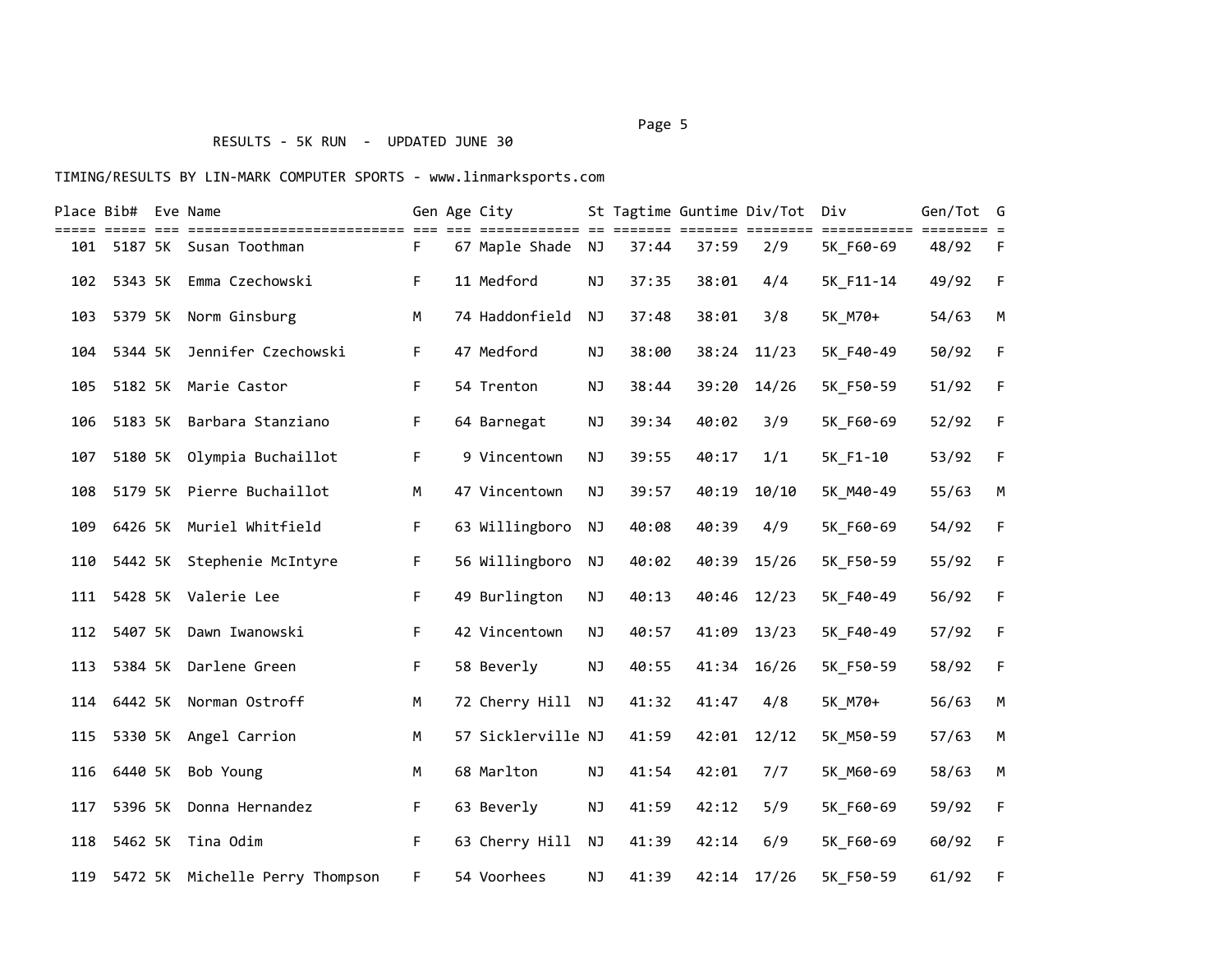| 120 | 6414 5K     | Jasmine Vance           |    | 32 Burlington      | NJ. | 41:45 | 42:18 15/22 |     | 5K F30-39 | 62/92 | -F |
|-----|-------------|-------------------------|----|--------------------|-----|-------|-------------|-----|-----------|-------|----|
| 121 | 5430 SK     | Renee Lewis-Mance       |    | 63 Moorestown      | NJ. | 41:46 | 42:21       | 7/9 | 5K F60-69 | 63/92 | -F |
|     |             | 122 5335 5K Kenya Cohen |    | 42 Willingboro NJ  |     | 42:21 | 42:57 14/23 |     | 5K F40-49 | 64/92 | -F |
| 123 | 5405 SK     | Tonya Hughley           |    | 50 Mount Holly NJ  |     | 42:48 | 43:22 18/26 |     | 5K F50-59 | 65/92 | -F |
|     | 124 6425 5K | Tricia Weitz            | F. | 35 Trenton         | NJ  | 44:06 | 44:21 16/22 |     | 5K F30-39 | 66/92 | -F |
| 125 | 5444 5K     | John Megaw              | м  | 78 Haddon Heigh NJ |     | 44:08 | 44:29       | 5/8 | 5K M70+   | 59/63 | M  |

Page 6 and the contract of the contract of the contract of the contract of the contract of the contract of the

# RESULTS - 5K RUN - UPDATED JUNE 30

|     | Place Bib# Eve Name |                                                    |    | Gen Age City              |           |       | St Tagtime Guntime Div/Tot |             | Div                   | Gen/Tot G |     |
|-----|---------------------|----------------------------------------------------|----|---------------------------|-----------|-------|----------------------------|-------------|-----------------------|-----------|-----|
|     |                     | =====================<br>126 5412 5K Janessa Jones | F. | ========<br>44 Burlington | ΝJ        | 44:07 |                            | 44:42 15/23 | ========<br>5K F40-49 | 67/92     | - F |
| 127 |                     | 5304 5K Jay Ell Alexander                          | F. | 32 Richmond               | VA        | 44:12 |                            | 44:47 17/22 | 5K_F30-39             | 68/92     | F   |
| 128 |                     | 5275 5K Alice Turnbull                             | F. | 66 Mount Holly NJ         |           | 44:31 | 45:09                      | 8/9         | 5K F60-69             | 69/92     | F   |
| 129 |                     | 5281 5K Elsie Matthews                             | F. | 56 Merchantvill NJ        |           | 44:32 |                            | 45:10 19/26 | 5K F50-59             | 70/92     | F   |
| 130 |                     | 5348 5K Carla Davis                                | F. | 45 Lawnside               | ΝJ        | 44:32 |                            | 45:11 16/23 | 5K_F40-49             | 71/92     | F   |
| 131 |                     | 5498 5K Zeone Short                                | F. | 44 Burlington             | NJ        | 44:37 |                            | 45:13 17/23 | 5K F40-49             | 72/92     | F   |
| 132 |                     | 5377 5K James Gibson                               | M  | 73 Southampton            | NJ        | 45:38 | 46:06                      | 6/8         | 5K M70+               | 60/63     | M   |
| 133 |                     | 6420 5K Katherine Walsh                            | F. | 40 Columbus               | OH        | 46:26 |                            | 46:41 18/23 | 5K_F40-49             | 73/92     | F   |
|     |                     | 134 5451 5K Juana Minney                           | F. | 56 Sicklerville NJ        |           | 47:33 |                            | 48:00 20/26 | 5K_F50-59             | 74/92     | F   |
| 135 | 5338 5K             | Heather Corbett                                    | F. | 39 Pennsauken             | <b>NJ</b> | 47:53 | 48:29                      | 18/22       | 5K_F30-39             | 75/92     | F   |
| 136 | 5423 5K             | Kristin Kudla                                      | F. | 45 Mount Laurel NJ        |           | 47:55 | 48:37                      | 19/23       | 5K F40-49             | 76/92     | F   |
| 137 |                     | 5307 5K Al Anderer                                 | M  | 77 Medford                | NJ        | 49:34 | 49:48                      | 7/8         | 5K M70+               | 61/63     | M   |
|     |                     | 138 5331 5K Casey Carty                            | F. | 43 Mount Holly            | NJ        | 49:22 | 50:00                      | 20/23       | 5K F40-49             | 77/92     | F   |